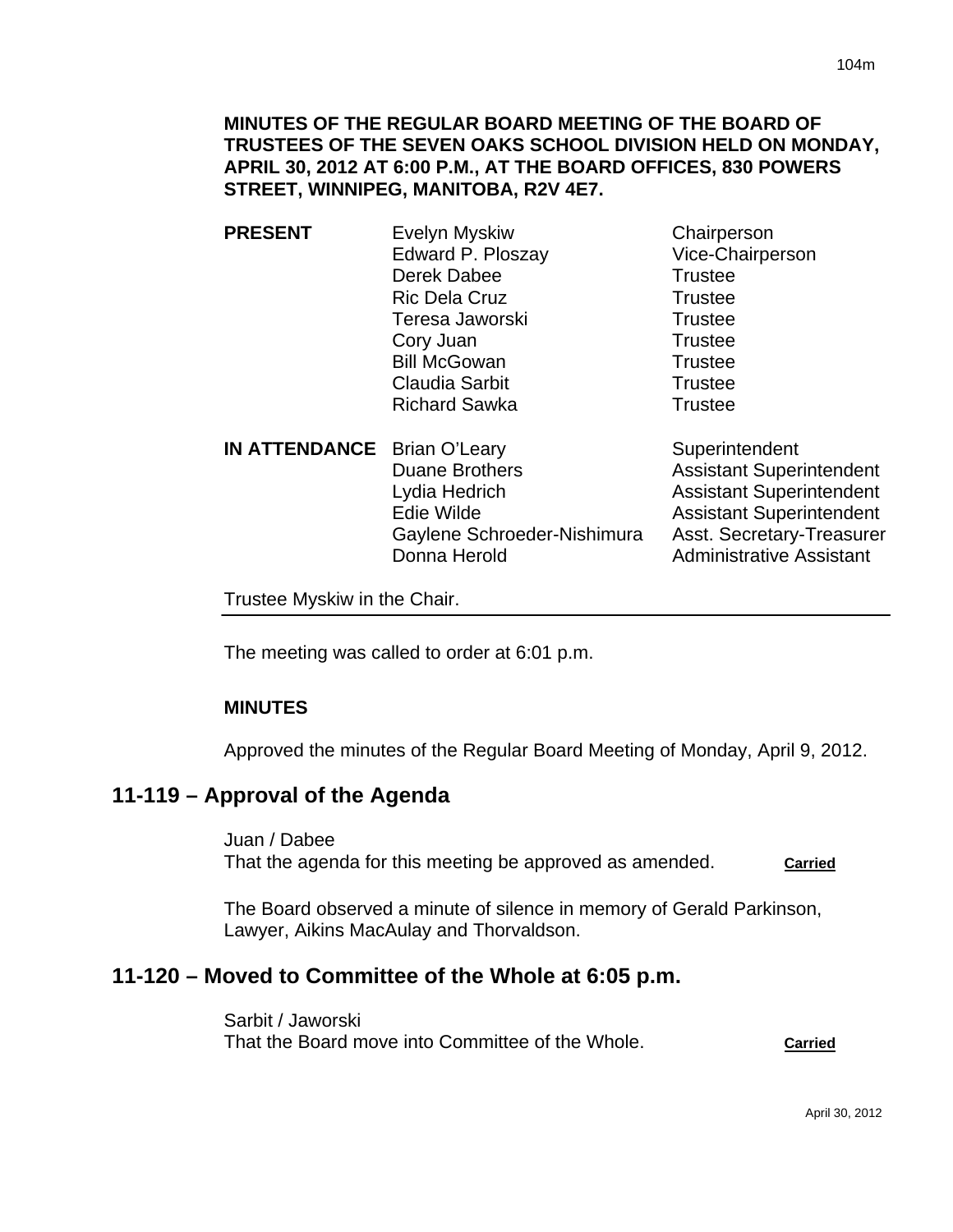**6:10 p.m. – Presentation: Maples Collegiate Commons Design**  Doug Hanna, Vasili Mattheos, number TEN architectural group.

# **OFFICERS' REPORT**

- Trustee Sawka reported on developments arising from collective bargaining.
- Trustee Juan reported on the Healthy Minds, Successful Students: A Forum on Student Mental Health and Wellness.

# **SUPERINTENDENTS' PERSONNEL REPORT**

# **11-121 – Superintendents' Personnel Report**

Jaworski / McGowan That the Superintendents' Personnel Report be ratified. **Carried**

### TEACHER APPOINTMENTS

Appointed the following to Limited Teacher-General (Term) contracts:

Colin, Bell, full-time (1.00), effective April 18, 2012 to June 29, 2012 Scott Boyko, full-time, effective May 22, 2012 to June 29, 2012 Clark Forsyth, part-time (.50) effective April 16, 2012 (indefinite) Monica Gupta, full-time (1.00), effective September 4, 2012 to June 28, 2013 Jennifer Streilein, full-time (1.00), effective September 4, 2012 to June 28, 2013 Joanne Keelen, full-time (1.00), effective April 27, 2012 to June 29, 2012

Appointed the following to Limited Teacher-General (Permanent) contracts:

David Arbez, full-time (1.00), effective September 4, 2012 Sharon Hollins, full-time (1.00), effective May 1, 2012 Barrette Plett, full-time (1.00), effective September 4, 2012 Cameron MacKay, full-time (1.00), effective September 4, 2012 Erin Niznick, full-time (1.00), effective April 10, 2012 Lindsay Weppler, part-time (.50), effective April 10, 2012

### TEACHER LEAVES OF ABSENCE

Granted the following leaves of absence, without pay, effective the 2012-2013 school year:

Lisa Boisjoli (.50) Jodi Kravetsky (1.00) **SUPERINTENDENTS' PERSONNEL REPORT**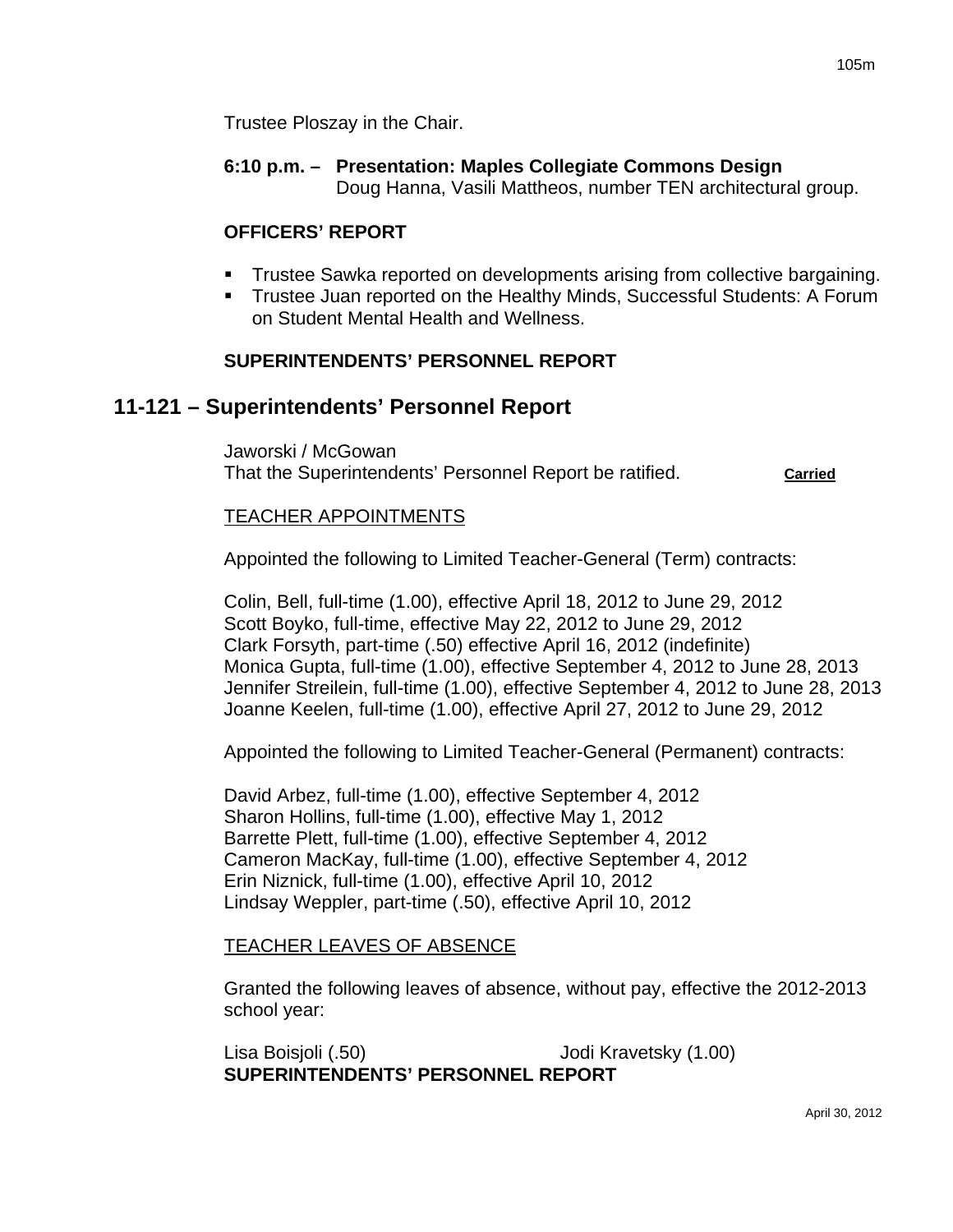Ron Budowski (1.00) **Andriy Michalchyshyn** (1.00) Rena Enns (1.00) Yolanda Papini-Pollock (.25) Mia Guenther (.50) Rosanne Sarkany (.50) Susan Simcoe (1.00)

Granted the following full-time (1.00) leaves of absence without pay:

Amanda Martin, effective October 5, 2012 to June 28, 2013 Joanna Montanaro, effective September 4, 2012 to January 6, 2013

#### TEACHER RESIGNATION

Received notice of intent to resign from Jenny Bilodeau, effective June 29, 2012

#### TEACHER MATERNITY AND PARENTAL LEAVES

Granted the following maternity and parental leaves:

Dan Leclair, parental leave, effective April 23, 2012 to June 28, 2013 Kirsten Marquardson, maternity and parental leave, effective April 30, 2012 to April 30, 2013

Suzy Martin, maternity and parental leave, effective June 8, 2012 to June 7, 2013

#### TEACHER SECONDMENT

Granted Barbara Tascona's secondment to The Government of Manitoba to provide services to the Students Working Against Tobacco (S.W.A.T.) program, full-time (1.00) effective September 4, 2012 to June 28, 2013.

#### SUBSTITUTE TEACHER APPOINTMENT

Appointed Clark Forsyth to a Substitute Teacher contract effect the 2011-2012 school year.

#### EDUCATIONAL ASSISTANT APPOINTMENT

Appointed Nancy Hampson to a full-time (1.00) Educational Assistant position effective April 10, 2102.

#### SUPERINTENDENTS' PERSONNEL REPORT MOTION

Rescinded the following Superintendents' Personnel Report motion:

#### **SUPERINTENDENTS' PERSONNEL REPORT**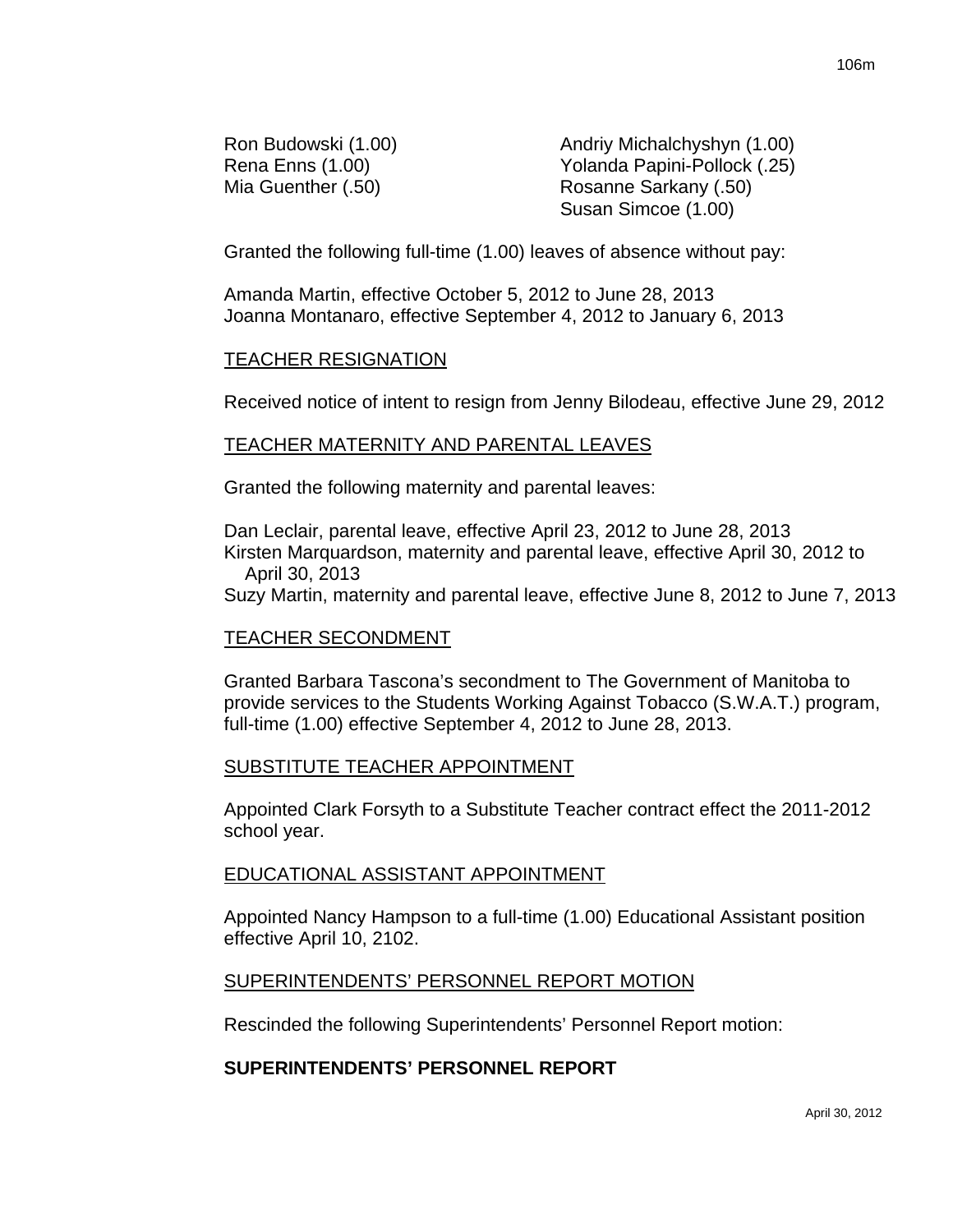# 11-088 –Lindsay Weppler appointed to a full-time (1.00) Limited Teacher-General (Term) contract effective September 4, 2012 to June 28, 2013.

# **SUPERINTENDENTS' REPORT**

- **Personnel Matters.**
- **Sustainable Development Update.**
- **Administrative Appointments Update.**
- Ward Boundaries Update.

Trustee Myskiw in the Chair.

- **7:30 p.m. Martin Zeilig, Resident, Seven Oaks School Division** Missing plaque on Kingsbury Avenue recognizing the site of John H. Gunn School.
- **7:40 p.m. Hiring Process / Experience and Reflections of New Teachers**  Duane Brothers, Assistant Superintendent, Personnel with teachers: Majda Miljkovic, Roley Leyson, Manny Skead, Meghan Corbett, Mark Behrendt, Amy Ogidan, Chris Pereira, Tasha Spillett, Aniel Bahadoosingh, Kashmere Cleofas.

Trustee Dabee here left the meeting at 8:33 p.m.

# **11-122 – 2012-2013 School Calendar**

Dela Cruz / Juan

Approved that the school calendar for the 2012-2013 school year be approved with September 4 and 5, 2012 being orientation days for Kindergarten to Grade 8 schools. **Carried**

# **11-123 – Collective Bargaining - SOTA**

### Sawka / Ploszay

Approved that the Board direct the Secretary-Treasurer to respond to SOTA's request, dated April 9, 2012, to renew or amend any collective agreement between the Seven Oaks School Division and the Seven Oaks Teachers' Association which has an effective date that ends June 30, 2010. **Carried Carried Carried Carried Carried Carried Carried Carried Carried Carried Carried Carried Carried Carried Carried Carried Carried Carried Carried Carried Carried Carried Carried Carried Carried Carried Carried Carri** 

# **11-124 – Planning and Land Dedication for School Sites Act**

McGowan / Dela Cruz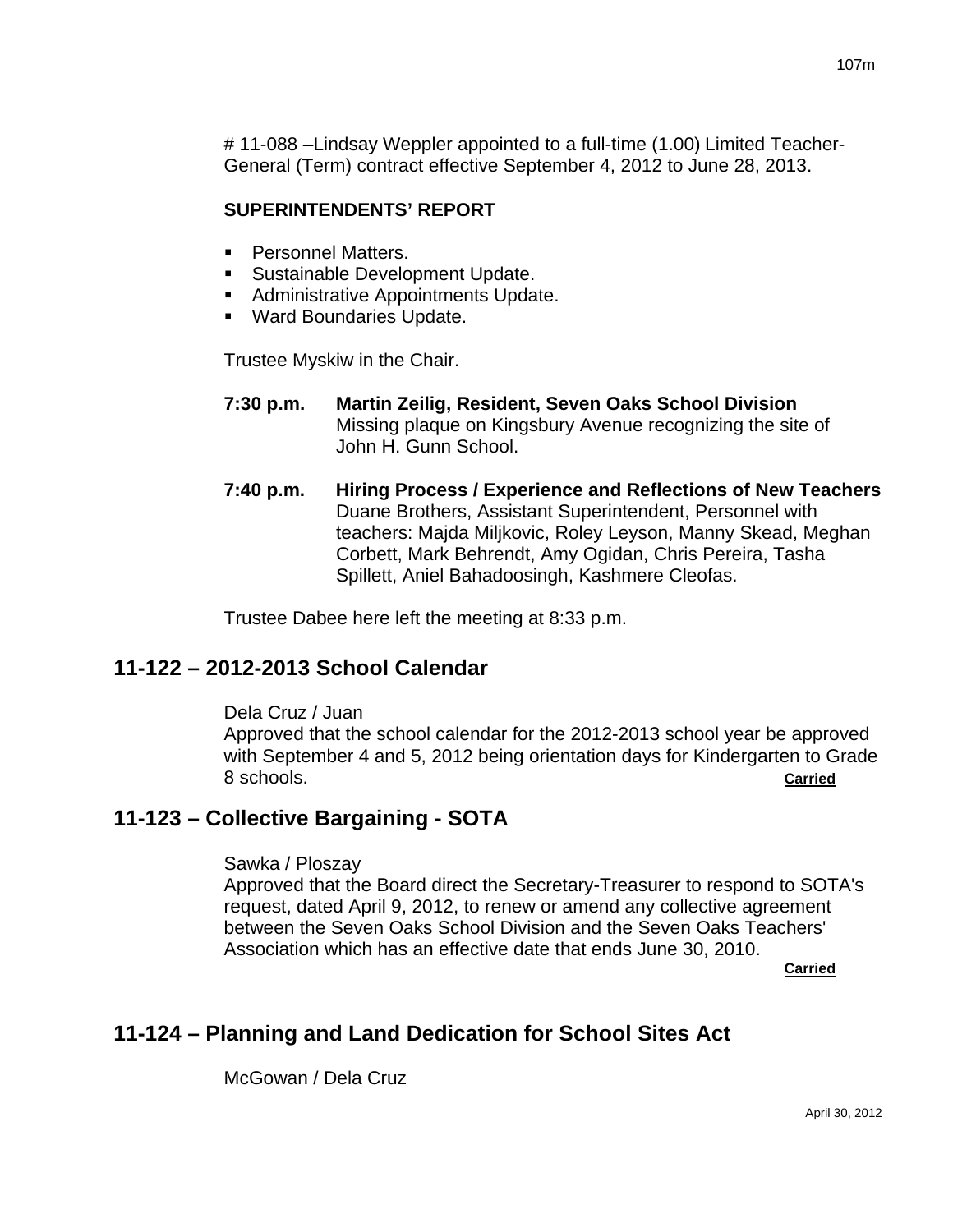Approved that the Division develop a submission to the Province on the Preparation of Regulations Associated with the Planning and Land Dedication for School Sites Act by May 14, 2012. **Carried**

### **CONSENT AGENDA**

# **11-125 – Consent Agenda**

Dela Cruz / Sarbit That the Consent Agenda be approved. **Carried**

### SOTA Long Service & Retirement Reception

Approved that the Board approve SOTA's request to hold a Wine and Cheese celebration at Garden City Collegiate Commons on Thursday, May 31, 2012 from 4:00 p.m. until 7:00 p.m. to honour Long Service and Retiring Teachers (cash bar).

### March 2012 Expenditure Listing

Cheques #2122333-#2122682 and #394-#420, US\$ cheques #212100- #212111, direct deposits #20124190-#20124898 and pre-authorized debits #201085-#201102 in the amount of \$1,708,069.40 be approved.

#### D.K. Bennett & Associates Invoice No. 633412

Invoice No. 633412 for the Maples Roof Phase 1 project in the amount of \$1,312.50 be paid to D.K. Bennett & Associates.

### D.K. Bennett & Associates Invoice No. 636712

Invoice No. 636712 for the Maples Roof Phase 1 project in the amount of \$1,837.50 be paid to D.K. Bennett & Associates.

#### MCW/AGE Consulting Invoice 35276

Invoice No. 35276 for the Maples Roof Drainage project in the amount of \$945.00 be paid to MCW/AGE Consulting.

### **CONSENT AGENDA**

MCW/AGE Consulting Invoice 35277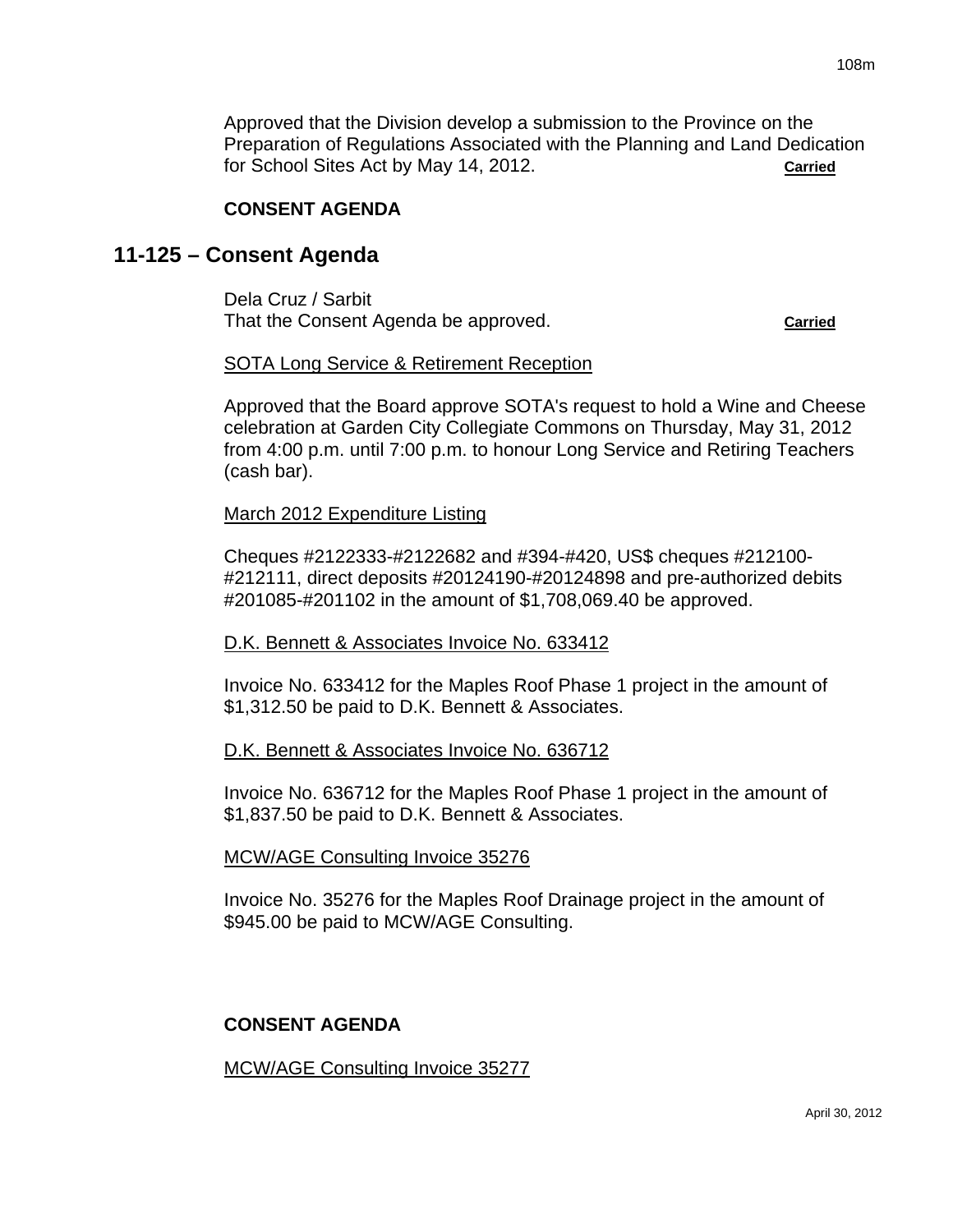Invoice No. 35277 for the Maples Roof Drainage project in the amount of \$1,128.75.00 be paid to MCW/AGE Consulting.

## Number Ten Architectural Group Invoice No. 10670

That Invoice No. 10670 for the Garden City Collegiate Science Lab project in the amount of \$5,190.98 be paid to number TEN architectural group.

# Oakwood Roofing & Sheet Metal Co. Certificate of Payment No. 8

Certificate of Payment No. 8 for the Maples Roof Phase 1 project in the amount of \$109,987.75 be paid to Oakwood Roofing & Sheet Metal Co. Ltd.

# Statutory Holdback on Oakwood Roofing & Sheet Metal Certificate of Payment No. 8

7-1/2% Statutory Holdback on Certificate of Payment No. 8 for the Maples Roof Phase 1 project in the amount of \$8,493.26 be paid to the SOSD/Oakwood Roof-442 Maples Roof Phase 1 account.

### Prairie Architects Inc. Invoice No. 3803

Invoice No. 3803 for the new Amber Trails School project in the amount of \$46,643.46 be paid to Prairie Architects Inc.

### Prairie Architects Inc. Invoice No. 3852

Invoice No. 3852 for the new Amber Trails School project in the amount of \$116,754.53 be paid to Prairie Architects Inc.

### Stantec Consulting Invoice No. 648853

Invoice No. 648853 for the Modular Classrooms (45, 46, 47) FY 2012 project in the amount of \$8,043.12 be paid to Stantec Consulting.

### **CONFERENCE REPORTS**

David Ingram, Vice-Principal, West St. Paul School: Critical Leadership for Sustainable Change, February 16 to 17, 2012 - Winnipeg, Manitoba.

# **OTHER REPORTS**

# **11-126 – Asian Heritage Month 2012**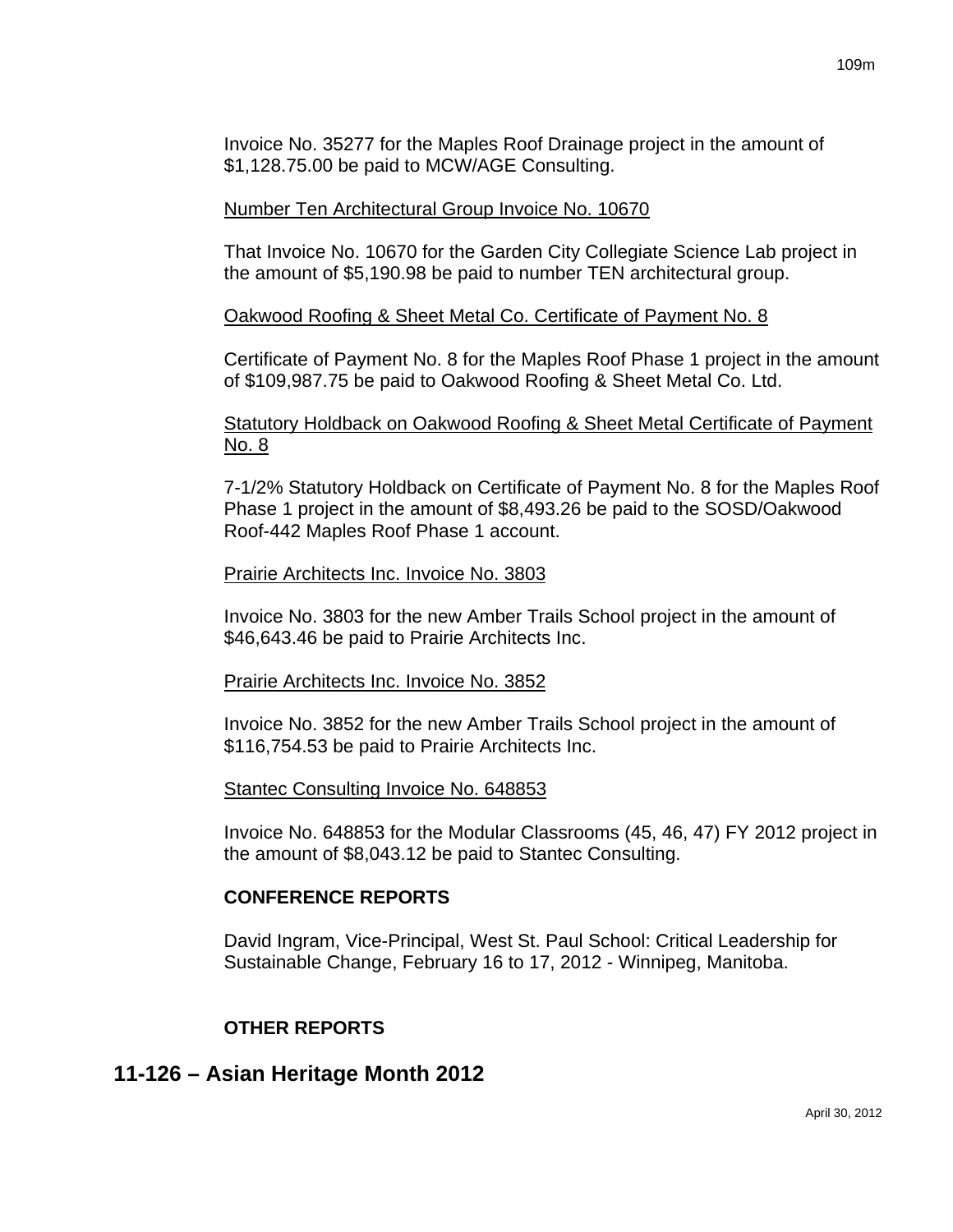Approved that the Board purchase a table of eight (\$200) for the Asian Heritage 10th Anniversary Celebration on Saturday, May 5, 2012.

**Carried** 

- **Trustee Juan reported on Riverbend Balanced School Day.**
- Trustee Juan commented on James Nisbet Sounds of Spring Concert.
- **Trustees Jaworski and Sarbit reported on the 2012 AERA Convention.**
- **Trustee Ploszay circulated article from McLean's, March 19, 2012: Have** you finished your homework mom?

# **CORRESPONDENCE**

- Wayne Shimizu, Secretary-Treasurer, Seven Oaks School Division: Letter to CRS Advanced Technology advising that Seven Oaks will not be renewing its SubFinder license when it expires May 31, 2012.
- Nancy Allan, Minister of Education Minister's Awards: Barb Hamilton, ÉSOMS, recipient of the 2011-2012 award. Part of the award is \$500 toward a school project or the purchase of equipment in the school.
- MB Education Instruction, Curriculum and Assessment Branch: Grade 7 Mathematics: Support document for teachers.
- MB Education Instruction, Curriculum and Assessment Branch: Discontinuation of Blackboard / WebCT Version 6 as of June 30, 2012.
- Manitoba Reading Association: The 2nd Adolescent Literacy Summit, April 25 & 26, 2013 - Viscount Gort Hotel.
- Winnipeg School Division: Reciprocal Teaching: Revitalizing Reading Comprehension Workshop. Thursday, November 8, 2012 - Canad Inns Garden City.
- Canadian School Boards Association: Election of new President, Sandi Urban Hall of the Saskatchewan School Boards Association.
- **MSBA e-bulletin, April 25, 2012.**
- Lorraine Maciboric, Executive Director, The Tallman Foundation: Monetary donation to purchase a Smart Board for classroom use at Forest Park School.
- **Province of Manitoba News Release: April 5, 2012 Province provides new** funding to child-care centres for 900 spaces.
- **Province of Manitoba News Release: April 16, 2012 Excellence in teaching** recognized during Education Week.
- Province of Manitoba News Release: April 24, 2012 New legislation would increase access to community, school facilities for families: Allan.
- Province of Manitoba News Release: April 27, 2012 Manitoba to Host

# **CORRESPONDENCE**

Prestigious International Student Science Fair.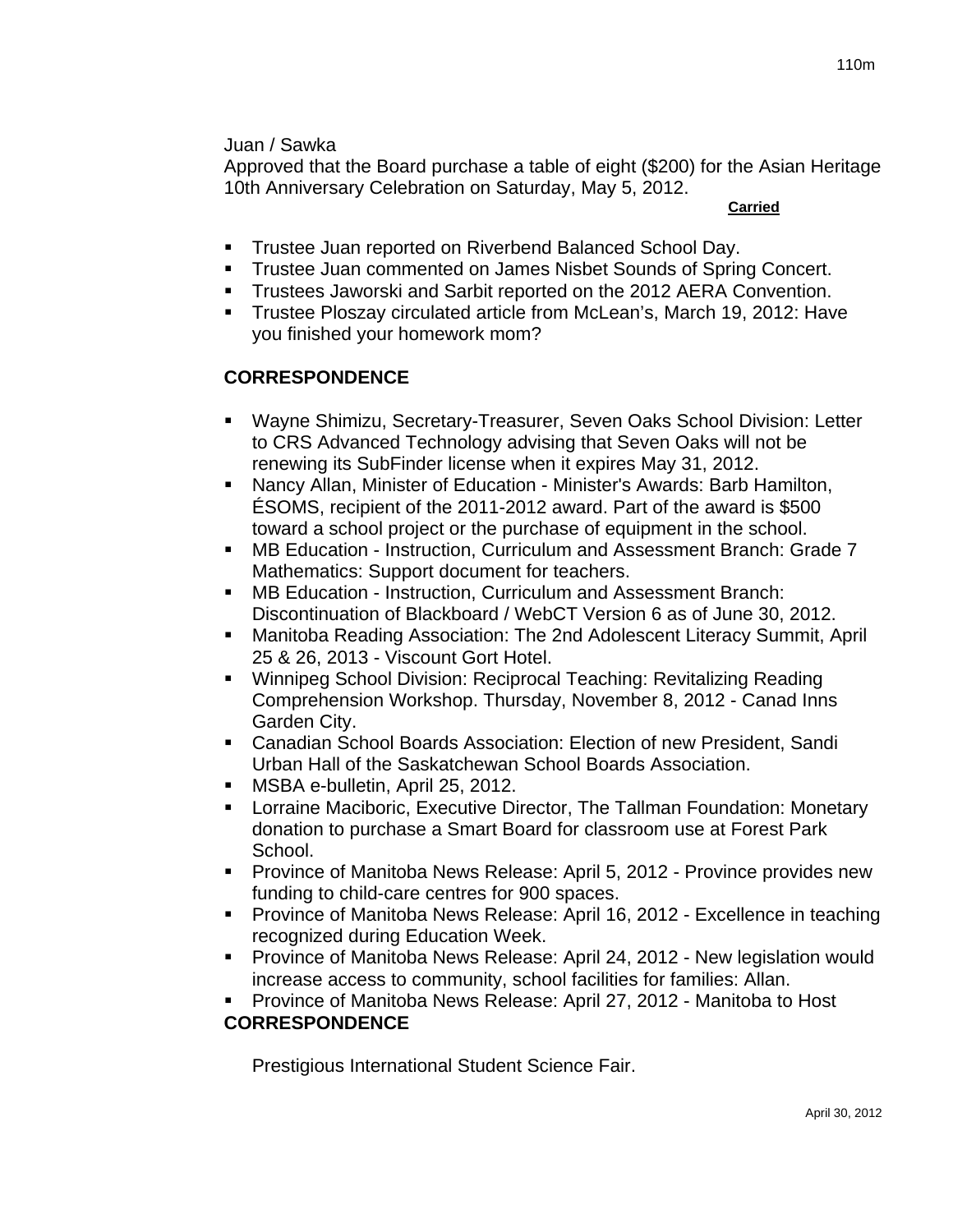<http://www.gov.mb.ca/health/legislation/dpaa.html> .

- Maria Amagasu, Architect, Public Schools Finance Board: Maples Collegiate - Phase 1 Roofing Project - Tritech Change Order.
- number TEN architectural group: West St. Paul Elevator Project Change Orders #12 and #13.
- John Melo, Stantec Consulting: Modular classroom site work drawings (for A.E. Wright, James Nisbet and O.V. Jewitt).
- Robert Obirek, MCM Architects Inc.: Certificate of Substantial Performance for the Seven Oaks Modular Classrooms project.
- Jennifer Howard, Minister of Family Services and Labour: National Day of Mourning for Workers Killed and Injured on the Job - April 28, 2012, and North American Occupational Safety and Health (NAOSH) Week - May 6 to 12, 2012.
- Gail Loewen, Winnipeg Symphony Orchestra: Thank you for attending the 2012 Winnipeg Symphony Orchestra Spring Gala and Awards Dinner.
- Cory Juan: Thank you card for Board's support for re-election as Director, Regional 5, Manitoba School Boards Association.
- **Program: Manitoba's Celebration of Excellence in Teaching Minister's** Awards 2011-2012.
- Book: More High School Graduates Ben Levin: Pages 150-151 highlights the Seven Oaks School Division.
- Manitoba Family Services and Labour: Training for Tomorrow Education Awards program - Updated Application and Eligible Programs List (2012- 2013 School Year).

# **11-127 - Moved to Committee of the Whole at 9:32 p.m.**

 Jaworski / Sarbit That the Board move into Committee of the Whole. **Carried**

Trustee Ploszay in the Chair.

# **SUPERINTENDENTS' REPORT**

- Workers Compensation Board Client Profile Summary.
- 2012-2013 Victory School Lighthouse Program Funding.
- MTS Short Term Disability Plan September 12, 2012 Renewal.
- 2012-2013 Kildonan Youth Activity Centre Lighthouse Program Funding.

# **11-128 – 2012-2013 School Bus Tender**